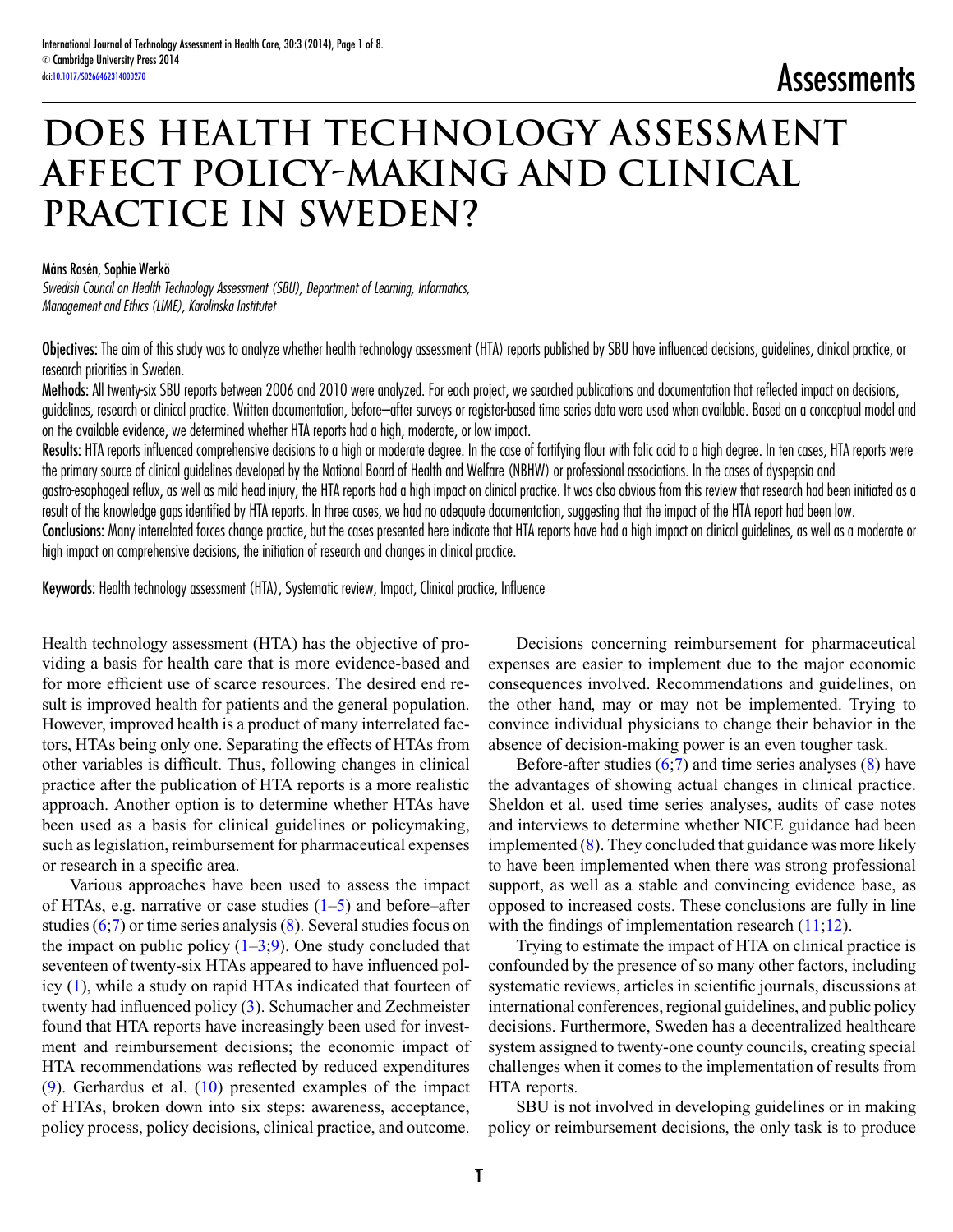

Figure 1. Conceptual model of ways that HTA influences clinical practice.

HTAs. Thus, its effectiveness depends on its trustworthiness, ability to disseminate information and implementation strategies. External analysts have concluded that SBU reports are scientifically rigorous from an international point of view and follow basic HTA principles [\(13;14\)](#page-7-0).

The aim of this article is to describe and analyze whether SBU's "yellow" HTA reports published between 2006 and 2010 have influenced decisions, guidelines, research priorities, and clinical practice in Sweden.

## DATA AND METHODS

Although the ultimate objective of HTA is to improve health, we believe that demonstrating the causal chain from a report to such changes is too daunting a challenge. It is a long process and many factors influence the final results. A more important outcome is whether clinical practice changes in accordance with the results of an HTA report. Practice can change in different ways depending on whether there is strong or weak evidence for applying or abandoning a specific method. Data obtained from questionnaires or public health registers have been used when available. Secondary outcomes may include decisions made by national or regional authorities, research priorities set by research foundations or implementation of the results as part of national or regional guidelines.

## Conceptual Model

Schumacher and Zechmeister introduced a conceptual framework with the impact categories of awareness, acceptance, policy process, policy decision, practice, final outcomes (economic), and enlightenment [\(9\)](#page-7-0). The framework is similar to the one used by Gerhardus et al. [\(10\)](#page-7-0). We have used a similar framework for our review, but with some other influences as well. Our conceptual model (Figure 1) served as the basis of our efforts to assess the impact of HTA. Confidence in HTA reports is required before healthcare professionals will take action and change practice in accordance with new evidence. HTAs and systematic reviews can directly influence legislation, reimbursement for pharmaceutical expenses and other public policy decisions. Because Sweden has a decentralized health care system, county councils may implement, postpone, or discontinue diagnostic or treatment methods. We summarize these decisions under the heading of *national or regional policy decisions.*

HTAs or systematic reviews often form the basis of *national or professional clinical guidelines*. This is the second way that HTA can influence health care. The third type of impact occurs when the HTA report instils enough *confidence in healthcare professionals* that they *change clinical practice.* The choice of treatment options is also influenced by *patients* even though they may not be knowledgeable about the results of HTA. HTAs often present insufficient evidence as to whether the interventions assessed have proven to be effective or not. In such cases, HTA has identified knowledge gaps and can encourage more *research* that will eventually improve health care. It goes without saying that *other measures* or information from additional interested parties contribute to *change in clinical practice*. For example, manufacturers exert heavy influence in the process of marketing their products. Awareness of all these avenues is necessary to determine whether HTA has contributed to changes in clinical practice.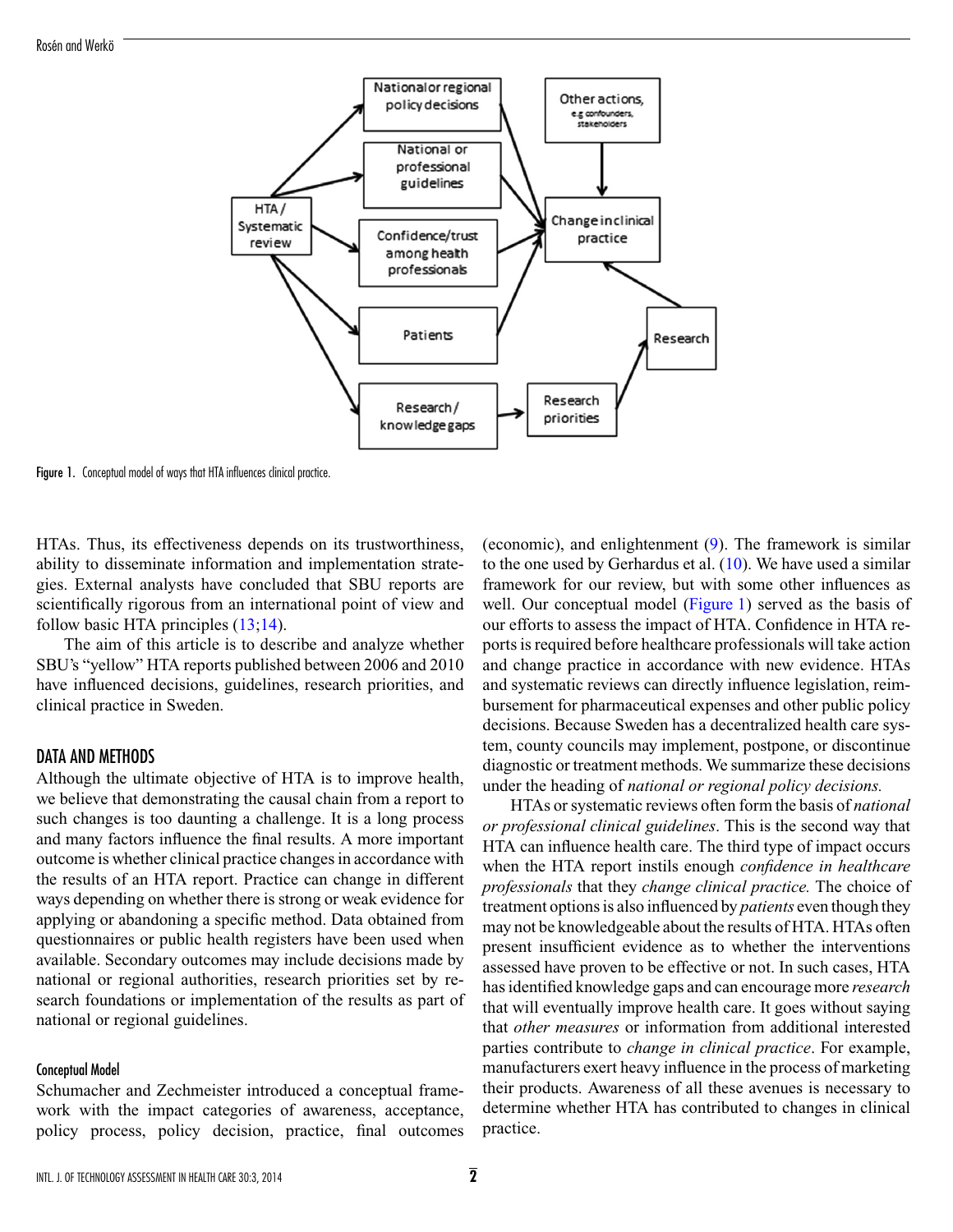#### Does HTA influence practice?

# METHODS

SBU has four different report series whereby the "yellow" reports on assessments of disease areas or *established* methods are assessed in this study.<sup>1</sup>

The analysis in this study includes all twenty-six yellow SBU reports published between 2006 and 2010. For each project, we searched publications and documentation reflecting decisions, guidelines, research, or changes in clinical practice that may have stemmed from the results. Written documentation, before–after surveys and time series register data were used when available. Because most of the documentation is in Swedish, only a limited number of people can verify it. A table summarizing the twenty-six reports specifies the type of influence, our subjective estimate of the impact and the main results.

In some cases, the Swedish Patient Register [\(15\)](#page-7-0) and the Prescribed Drug Register [\(16\)](#page-7-0) were used to illustrate changes in clinical practice. These registers cover the entire Swedish population. The first register includes everyone who is hospitalized, while the second register includes everyone who has received a prescription and dispensed it at the pharmacy. Nonparticipation rates are very low.

We classified the cases according to whether or not they have influenced decisions, guidelines, research or clinical practice. As a basis for determining the confidence that leading healthcare professionals have in SBU, we will start by presenting a survey conducted by Statistics Sweden in 2010.

#### Confidence in HTA and SBU

To reinforce the chain of evidence, we will present the results of an independent survey conducted by Statistics Sweden in 2010. The respondents were physicians, heads of county councils and clinical departments, and public policy makers [\(17\)](#page-7-0). The samples were randomly selected among the various categories. The response rate was 63 percent. There were a total of 1,137 respondents. All of them held leading positions in the Swedish healthcare systems, and 90 percent of other professionals knew of SBU.

Approximately 90 percent of the respondents considered the scientific evidence presented by SBU to be very or fairly reliable. Nearly all of those who usually influence clinical practice (chief medical officers at hospitals and heads of clinical departments) had confidence in information from SBU [\(Table 1\)](#page-3-0). Virtually all of these medical officers also stated that they had practical use for the results of the SBU reports [\(17\)](#page-7-0). Confidence was much higher in government agencies than in professional organizations, drug therapy committees, or the private sector. SBU was seen as a more reliable source of information than other government agencies or professional organizations. The

results of the survey shows that leading healthcare professionals regard SBU as a highly trustworthy and reliable source.

#### National and Regional Policy Decisions

To the best of our knowledge, SBU reports have rarely influenced national legislation. HTA focuses primarily on clinical methods rather than national policies. However, a report entitled "Rehabilitation of Patients with Chronic Pain" (Case 4) influenced Government decisions. The report concluded that multimodal rehabilitation facilitates return to work and reduces sick leave. Treatment strategies that include physical activity are more cost-effective than ordinary care alone. The report served as a basis for the Ministry of Health and Social Affairs to launch the rehabilitation guarantee. The findings also provided data for the design of several local and regional healthcare programs.

A report entitled "Vaccinations for Children – Protective Effects and Adverse Events" [\(18\)](#page-7-0) was spurred by a trend toward fewer vaccinations throughout the country (Case 3). The report was used by the NBHW in preparing its informational material about child vaccination and was frequently cited in popular magazines. Child health centers made widespread use of the report when providing information to uneasy parents. The report also stirred great interest internationally.

Elderly care, including nursing for patients with dementia, has become a priority area. The SBU report on dementia disorders (Case 1) in 2006 created much interest. A project by the Swedish Association of Local Authorities and Regions (SALAR) to improve the training of municipal caregivers relied heavily on the report. The report has been downloaded from SBU's website more than 180,000 times, an all-time record.

Several interest groups and pediatricians wanted the NBHW and the National Food Administration to adopt mandatory fortification of flour to reduce the risk of neural tube defects in newborns (Case 2). The agencies asked SBU to perform a systematic review of the topic. SBU concluded that fortification reduces the occurrence of neural tube defects but could not rule out the possibility that folates play an important role in cell production and theoretically stimulate the growth of existing tumors. Increased risk could not be excluded. The NBHW and National Food Administration decided not to adopt mandatory fortification of flour but to provide more information for women of childbearing age.

#### National and Professional Clinical Guidelines

The NBHW always uses SBU reports as the primary source for developing its guidelines whenever they are available. Many SBU dental projects have served this purpose. The NBHW used "Methods of Diagnosis and Treatment of Caries" (Case 8), "Endodontics" (Case 9) and "Prosthetic Rehabilitation of Partially Dentate or Edentulous Patients" (Case 10) to develop national guidelines for adult dental care [\(19\)](#page-7-0). A review of the

<sup>&</sup>lt;sup>1</sup> Some reports are also available in full text in English. All SBU reports are available at [www.sbu.se](http://www.sbu.se) in full text (Swedish) and English summaries.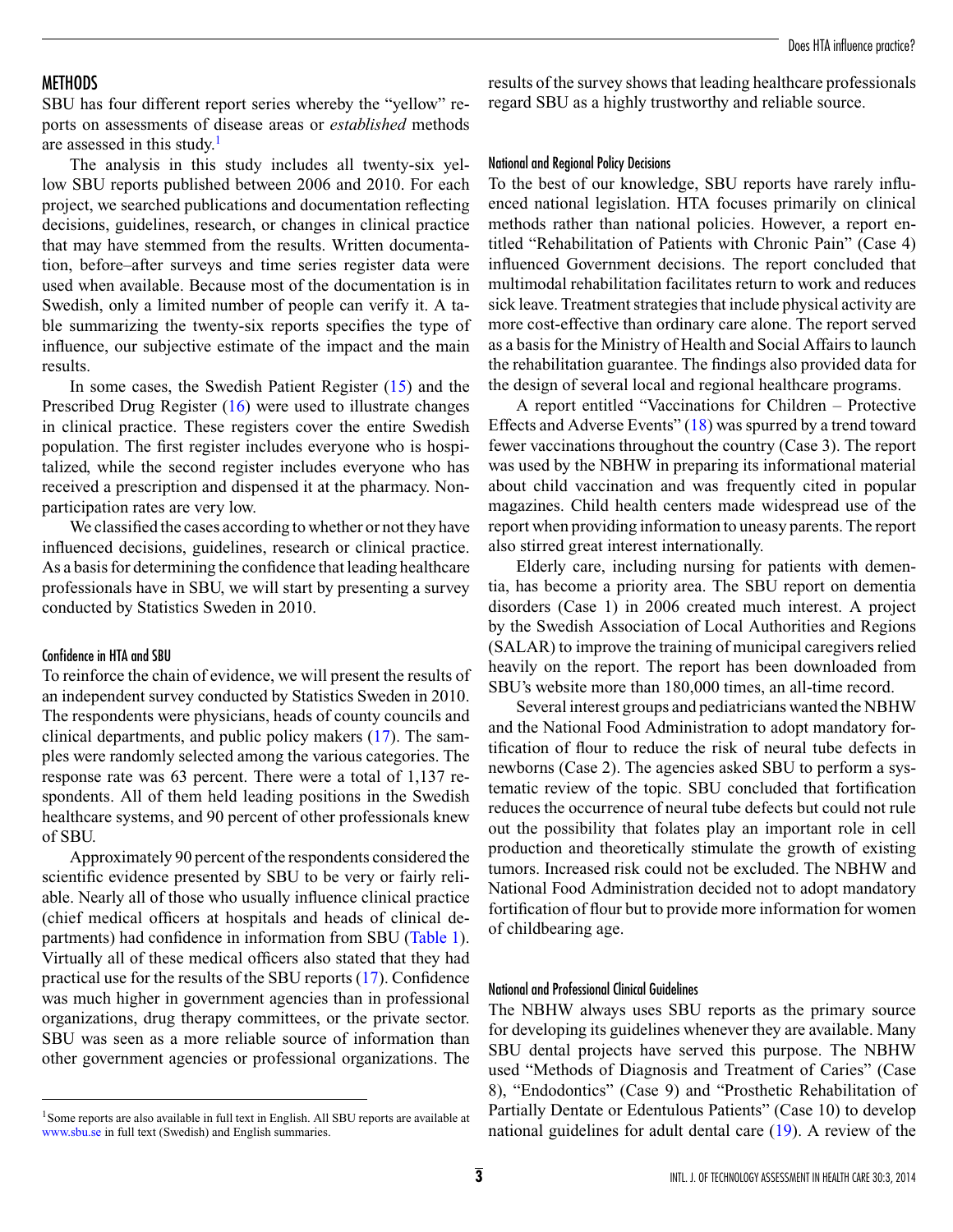<span id="page-3-0"></span>

|                    | How scientifically reliable or accurate is information from SBU?<br>Answers in percentages (range) |                                  |            | How practical or useful is information from SBU?<br>Answers in percentages (range) |                                  |            |
|--------------------|----------------------------------------------------------------------------------------------------|----------------------------------|------------|------------------------------------------------------------------------------------|----------------------------------|------------|
|                    | Chief medical officers                                                                             | Heads of clinical<br>departments | Total      | Chief medical officers                                                             | Heads of clinical<br>departments | Total      |
| Very               | 88.4                                                                                               | 73.9                             | 59.6       | 74.4                                                                               | 56.4                             | 42.6       |
| Fairly             | 11.6                                                                                               | 23.4                             | 26.6       | 25.6                                                                               | 37.8                             | 37.8       |
| Not very           |                                                                                                    | 0.5                              | 2.0        | 0                                                                                  | 4.3                              | 5.9        |
| Not at all         |                                                                                                    | 0.5                              | 0.2        |                                                                                    | 0.5                              | 0.2        |
| No opinion         |                                                                                                    | 1.6                              | 11.6       |                                                                                    | $\mathsf{L}$                     | 13.4       |
| No. of respondents | 43 (69%)                                                                                           | 189 (63%)                        | 1137 (63%) | 43 (69%)                                                                           | 189 (63%)                        | 1137 (63%) |

Note. Survey of a random sample among each category of leading Swedish healthcare professionals. N  $= 1,137$  responents (63% response rate). Source: Statistics Sweden, 2010

scientific basis for the NBHW guidelines shows that the three reports were the most cited and influential sources [\(20\)](#page-7-0).

In the process of developing its guidelines, the NBHW asked SBU to perform HTAs concerning four particularly thorny areas of diabetes: "Intensive Glucose-lowering Therapy in Diabetics" (Case 14), "Patient Education in Managing Diabetes" (Case 6), "Self-Monitoring of Blood Glucose (SMBG) in Noninsulin Treated Diabetes" (Case 13) and "Dietary Treatment of Diabetes" (Case 11).

The NBHW used all four reports when designing its guidelines for diabetes care. The guidelines explicitly mention the reports as the primary scientific basis for the guidelines concerning intensive glucose-lowering therapy, patient education, monitoring of blood glucose, and dietary treatment of diabetes [\(21\)](#page-7-0). SBU reports are the most cited sources for these conditions under the diabetes guidelines. SBU reports on caries, periodontitis, anti-tobacco advice, and chronic pain are also mentioned as the scientific source for NBHW guidelines.

There are several areas for which the NBHW does not issue national guidelines. In many such cases, SBU has helped professional associations develop guidelines of their own. The Swedish Society for Vascular Surgery used a report entitled "Peripheral Arterial Disease – Diagnosis and Treatment" to design its guidelines (Case 5). The report has also been used for training purposes, for designing health care programs and for the pharmaceutical handbook of the Medical Products Agency.

The Ear, Nose, and Throat Association, the Swedish Association of General Practice, and the Association of Hearing Therapists developed guidelines based on an SBU report entitled "Tympanostomy Tube Insertion for Otitis Media in Children" (Case 15). The Swedish Ophthalmological Society and Swedish Glaucoma Society developed practical recommendations and guidelines based on the report "Open Angle Glaucoma– Diagnosis, Follow-up and Treatment" (Case 7).

## Changes to Clinical Practice

The SBU report on methods of early prenatal diagnosis (Case 19), which was published in 2006, found that a combined test of ultrasound nuchal translucency measurement and maternal serum biochemistry (biochemical screening) is the best method for estimating the probability of chromosomal abnormalities. The patient is subsequently offered guidance in deciding whether she wants to take the second step and undergo an invasive test. The approach should reduce the risk of miscarriage.

Three years later a review in the weekly journal entitled *Dagens Medicin* found that fifteen of twenty-one county councils were offering the combined test to one extent or another  $(22)$ . According to a survey, half of all midwives believed that the information they had previously given to patients was insufficient and that the SBU report had filled that gap.

In 2007, SBU published a report on dyspepsia and gastroesophageal reflux (Case 16). The report concluded that proton pump inhibitors relieve the symptoms of undiagnosed gastroesophageal reflux more effectively than histamine type-2 receptor antagonists (H2RAs). Eradication of *Helicobacter pylori* is more successful in preventing new gastric ulcer bleeding than prophylactic proton pump inhibitors unless the patient is taking a non-steroidal anti-inflammatory drug (NSAID). Longterm treatment of gastro-esophageal reflux with proton pump inhibitors is also justified in younger patients and is as effective as surgery while causing fewer adverse effects.

The report is one of the documents that the NBHW has used to develop "quality indicators for drug therapy in the elderly" in collaboration with local pharmaceutical committees throughout the country. The committees have also used the conclusions of the report to explain their lists of recommendations and have attached them to recommendations for specific medications.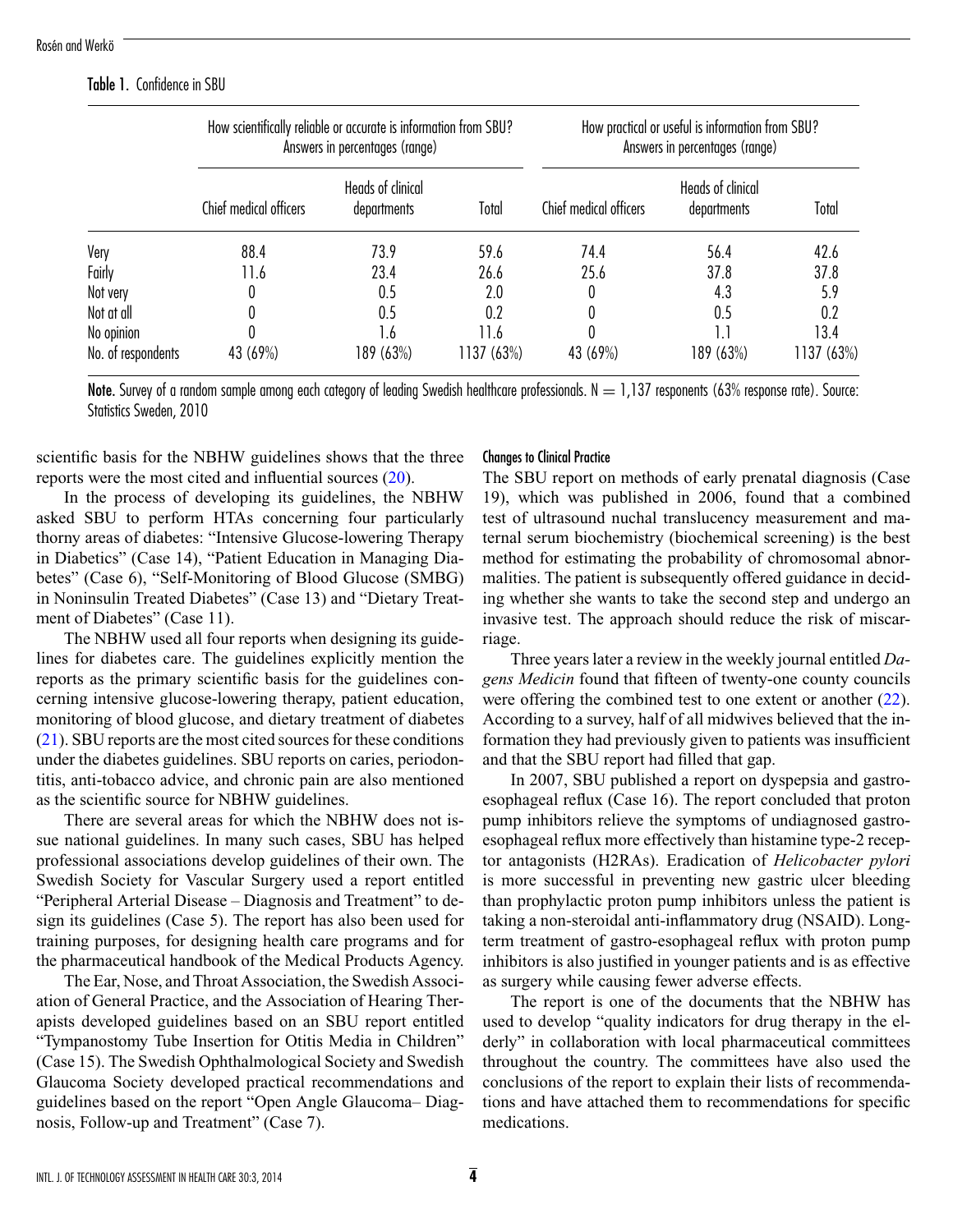

Figure 2. Number of surgical procedures for gastro-oesophageal reflux (Gastro) and snoring and sleep-apnoea (ENC30, ENC40, DHB40, DHB50, DJD20) per 100,000 inhabitants in Sweden between 2005 and 2011. Men and women, all ages. Source: Patient Register, Swedish National Board of Health and Welfare.

The National Patient Register, which covers all surgical procedures, shows a steady rate of surgical procedures for gastroesophageal reflux per 100,000 Swedes before the publication of the SBU report and a substantial decrease from 2007 to 2011 (Figure 2), strongly suggesting that the report influenced clinical practice.

In collaboration with other Nordic HTA organizations, SBU published a 2007 report on obstructive sleep apnea syndrome (Case 18). The report showed that continuous positive airway pressure (CPAP) is effective in reducing obstructive sleep apnea syndrome and daytime sleepiness. There was, however, insufficient scientific evidence to assess the effectiveness of surgery, which is associated with certain risks. Before the report, Norway used surgery more often than the other Nordic countries. Following intense public debate, the frequency of surgical procedures in Norway declined dramatically. Although Sweden had already been resorting to surgery less frequently, there has been a considerable decrease in surgical procedures there as well (Figure 2).

An SBU report on mild head injury (2000) concluded that the evidence was insufficient to determine whether in-hospital observation or a new strategy of CT scans and early return home was more effective in treatment of mild head injury (Case 21). A randomized multicentre study launched by SBU and published in 2006 [\(19;23\)](#page-7-0) showed that the two options were equally effective. But SBU's updated report found that the new strategy could reduce total costs by one-third, thereby freeing up resources for other healthcare needs [\(23\)](#page-7-0).

Several local, regional, and national health care programs have been redesigned with respect to procedures for emergency treatment of head injury patients. The case is more thoroughly discussed in a separate study [\(24\)](#page-7-0), which shows a substantial decrease in both admission rates and mean hospital stay for mild head injury. The HTA report and the involvement of thirtynine emergency departments in Sweden in the randomized

multicentre study have most likely contributed to the influence on clinical practice.

SBU published a report in 2007 entitled "Methods for Promoting Physical Activity" (Case 20). One of the findings was that counseling supplemented by prescribed physical activity, diaries, pedometers, informational brochures, etc., increases activity by 15–50 percent. The number of prescriptions of physical activity in Sweden increased from 17,000 in 2007 to 28,000 in 2008, and 49,000 in 2010 [\(25\)](#page-7-0). The National Healthcare Network for Physical Activity on Prescription has actively disseminated information about the report, and the NBHW included prescriptions of physical activity in its 2011 guidelines for preventing disease.

The project on triage methods at emergency departments increased awareness, as the result of which eighteen additional departments introduced some kind of method or patient flow process [\(26;27\)](#page-7-0).

#### Initiating Research

In accordance with a commission from the Government, SBU has been developing a database of knowledge gaps in health and dental care since 2011. One objective of the database is to promote coordinated research in these areas. For example, SBU reports on tooth loss, endodontics (root canal therapy) and methods of preventing mental illness in children found insufficient evidence in many areas, leading to stepped-up research. Knowledge gaps in odontology have spurred collaborative research at universities, and the Swedish Research Council has supported clinical research schools in the field of odontology.

Along with projects by the Royal Swedish Academy of Sciences, the SBU report on methods of preventing mental illness in children spurred invitations by several research councils that led to grants of approximately 30 million euros (Case 22).

SBU and the Swedish Research Council together with the NBHW, SALAR and the Swedish Dental Association arranged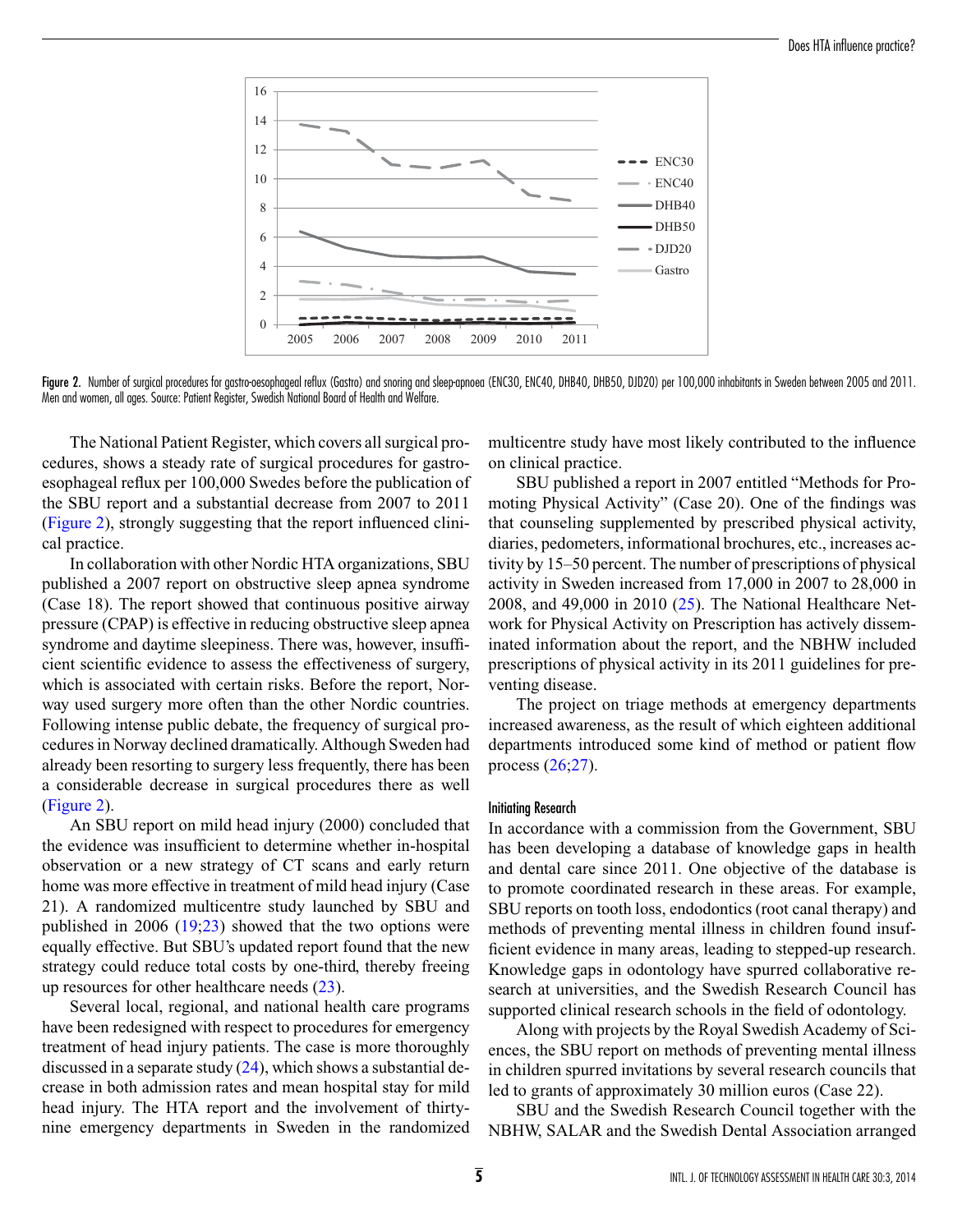#### Rosén and Werkö

national workshops and coalitions for addressing research questions related to knowledge gaps identified in SBU reports on dental care (Case 20, 21).

In each of the past three years, the Swedish Research Council has invited grant applications concerning areas for which there are gaps with respect to our knowledge of health care. The council asks applicants to look at the SBU website to identify such gaps. Only applications that focus on gaps in either the SBU database or the UK Database of Uncertainties about the Effects of Treatment (DUET) are considered.

# Summary of the Results

The twenty-six reports published between 2006 and 2010 are summarized in [Table 2.](#page-6-0) We have subjectively estimated whether the impact of each report was low, moderate, or high. Documentation was inadequate for the last three reports (Case 24–26) and the impact was assessed as low.

SBU reports influence decisions to some degree. In the case of mandatory fortification of flour with folic acid, the report has had a high impact. Policymakers requested the report and followed its conclusions to the letter. The report on dementia has been used extensively for educational purposes, but we do not know whether it will change clinical practice. Adoption of the government rehabilitation guarantee suggests that the report on rehabilitation of patients with chronic pain has had a moderate impact.

The influence of SBU reports on national guidelines has been very high in every case. The documentation makes it eminently clear that the NBHW has followed the conclusions of the reports and relied on them as its most important source when drawing up its guidelines.

The next and more important question is whether HTAs influence clinical practice such that it becomes more evidencebased. The SBU report on dyspepsia and gastro-esophageal reflux is the single most impressive example. The decline in the number of operations immediately after the publication of the report convincingly demonstrates that the HTA played a role. In many of the other cases, the trend had already started when the report was published and the greater likelihood is that it reinforced the growth of evidence-based medicine. The case of mild head injury is also quite persuasive, involving a long process beginning in 2000. SBU took the initiative for a randomized controlled study and the results were published in BMJ and in a revised SBU report (2006). Given that thirtynine Swedish emergency departments participated, professional awareness was high from the start. As a result, the number of admissions and bed-days for mild head injury continued to decline.

# DISCUSSION

Changes to clinical practice are often the product of many interrelated factors and it is evidently difficult to identify the independent effect of results from HTAs. Because randomized controlled trials are usually not an option there are several limitations in measuring the impact. We also admit the risk of bias due to self-assessment, but have tried to only rely on written documents and register data possible for others to reassess.

This article has presented twenty-six SBU reports that have likely contributed to changes in practice or decision-making. However, evaluating the benefits and results generated by an evidence-based organization like SBU is not an easy task. The probability that the changes to clinical practice have been influenced by a report certainly varies from one case to another. Thus, a few comments are in order.

Confidence in SBU is a necessary but not sufficient requirement for clinical practice to change. Nevertheless, the results of a survey conducted by an independent organization like Statistics Sweden reveals a high level of confidence in SBU's evidence and value among leading healthcare professionals.

SBU reports have influenced decisions at the national or regional level to one extent or another. When the reports have been used for clinical guidelines by the NBHW or professional associations, the impact is plain to see.

There are several examples of immediate changes to clinical practice after publication of an SBU report. No national guidelines or decisions were adopted by other organizations in such cases. The changes were frequently identified by means of the National Patient Register or the National Prescribed Drug Register, which cover the entire Swedish population. The registers are reliable sources, and the risk of bias is mostly due to confounding factors. The steady number of surgical procedures for gastro-esophageal reflux followed by a substantial reduction immediately after publication of the SBU report offered convincing evidence. The lower frequency of operations for obstructive sleep apnea and the rapid decrease in the number of admissions and bed-days for mild head injury point to a similar impact.

The reports presented in this article show that HTA can influence research. In such cases, the Swedish Research Council has specifically mentioned or collaborated with SBU. The HTA reports are clearly the single explanatory factor.

SBU uses different means for implementing its findings, the most important being involvement of experts in its project groups. Attending meetings for 2–3 years, reading and assessing relevant articles and reaching agreement on findings and conclusions all serve to create effective advocates for the final report. Healthcare professionals are more likely to change their behavior if their colleagues are convinced of the reliability of HTA findings.

Other means used to implement SBU findings include painstaking identification of interested parties and target groups for each topic, widespread dissemination of summaries for caregivers and the general public, a well-considered media strategy, arranging and participating in conferences and educational programs, circulating newsletters, developing interactive patient cases with medical associations and collaborating with county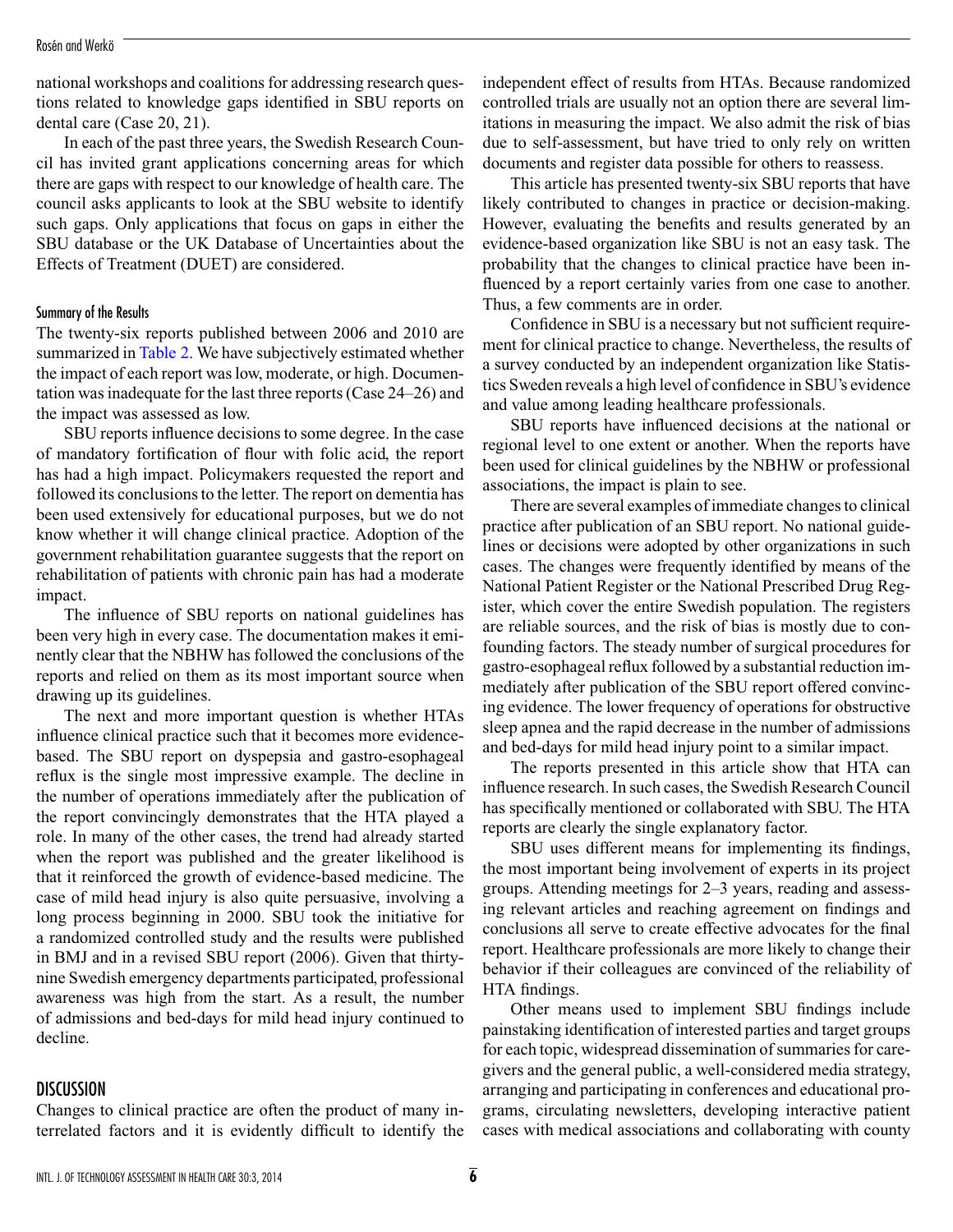Does HTA influence practice?

<span id="page-6-0"></span>Table 2. SBU ("Yellow") Reports Published between 2006 and 2010: Type of Influence, Estimated Impact and Results

| No.            | Topic                                                                     | Type of influence/estimated impact | <b>Results</b>                                                                                          |
|----------------|---------------------------------------------------------------------------|------------------------------------|---------------------------------------------------------------------------------------------------------|
| 1              | Dementia (2008)                                                           | Decision/Moderate                  | SALAR used the report for training of municipal caregivers                                              |
| $\overline{2}$ | Fortifying flour with folic acid (2007)                                   | Decisions/High                     | The NBHW and the National Food Agency did not implement fortification of flour<br>with folic acid       |
| 3              | Vaccines to children (2009)                                               | Decisions/Low                      | The report was used by the NBHW and served as a basis for WHO policy                                    |
| 4              | Rehabilitation of patients with chronic pain<br>(2010)                    | Decisions/Moderate                 | Governmental rehabilitation guarantee and several local care programmes                                 |
| 5              | Peripheral arterial disease (2007)                                        | Guidelines/High                    | Implemented by the Swedish Society for Vascular Surgery                                                 |
| 6              | Patient education in managing diabetes (2009)                             | Guidelines/High                    | Implemented in national guidelines (NBHW)                                                               |
| 7              | Open angle glaucoma (2009)                                                | Guidelines/High                    | Implemented by the Swedish Ophthalmological Society and Swedish Glaucoma<br>Society                     |
| 8              | Caries (2008)                                                             | Guidelines/High                    | Implemented in national guidelines (NBHW)                                                               |
| 9              | Endodontics (2010)                                                        | Guidelines/High                    | Implemented in national guidelines (NBHW)                                                               |
| 10             | Partially dentate or edentulous patients (2010)                           | Guidelines/High                    | Implemented in national guidelines (NBHW)                                                               |
| 11             | Dietary treatment of diabetes                                             | Guidelines/High                    | Implemented in national guidelines (NBHW)                                                               |
| 13             | Self-monitoring of blood glucose in<br>noninsulin-treated diabetes (2009) | Guidelines/High                    | Implemented in national guidelines (NBHW)                                                               |
| 14             | Intensive glucose-lowering therapy in diabetes<br>(2009)                  | Guidelines/High                    | Implemented in national guidelines (NBHW)                                                               |
| 15             | Tympanostomy tube insertion for otitis media in<br>children (2008)        | Guidelines/High                    | Implemented in guidelines by professional associations                                                  |
| 16             | Dyspepsia and gastro-oesophageal reflux (2007)                            | Change in practice/High            | Trend reversal and decrease in surgical procedures in Sweden after publication                          |
| 17             | Triage methods at emergency departments<br>(2010)                         | Change in practice/Moderate        | An additional 18 emergency departments introduced triage after publication                              |
| 18             | Obstructive sleep apnoea syndrome (2007)                                  | Change in practice/Moderate        | Decrease in surgical procedures in Sweden and Norway after publication                                  |
| 19             | Methods of early prenatal diagnosis (2006)                                | Change in practice/Moderate        | 15 of 21 county councils offered the combined test to one extent or another                             |
| 20             | Methods for promoting physical activity (2010)                            | Change in practice/Moderate        | Increase in prescription of physical activity                                                           |
| 21             | Mild head injury (2006)                                                   | Change in practice/High            | Number of admissions and bed-days decreased the year after publication with<br>more than 4000 bed-days. |
| 22             | Treatment of insomnia (2010)                                              | Change in practice/Moderate        | Changes in pharmaceutical prescriptions in line with evidence-based conclusions<br>in the SBU-report    |
| 23             | Methods to prevent mental ill-health in children<br>(2010)                | Research/High                      | Led to an invitation by research councils for grants of 30 million euros.                               |
| 24             | Light therapy for depression (2007)                                       | No adequate documentation/Low      |                                                                                                         |
| 25             | Drug consumption among the elderly (2009)                                 | No adequate documentation/Low      |                                                                                                         |
| 26             | Antibiotic prophylaxis for surgical procedures<br>(2010)                  | No adequate documentation/Low      |                                                                                                         |

Note. All 26 reports are available at [www.sbu.se](http://www.sbu.se) in full Swedish text and English summaries

councils and other government agencies. Successful implementation requires meticulous, ongoing effort.

# **CONCLUSION**

Despite the difficulty of unambiguously stating that changes to clinical practice or policymaking are due to HTA only, we would argue that all of the cases presented in this article point to its importance, often substantial and immediate. Our conclusion is that HTA contributes to making the healthcare system both more effective and more responsive to the needs of the general population.

# CONTACT INFORMATION

**Måns Rosén, PhD** (werko@sbu.se), Executive Director, Swedish Council on Health Technology Assessment (SBU), Sweden and professor of health technology assessment, Karolinska Institutet, Sweden Mailing address: SBU, Box 3657, SE-103 59 Stockholm, Sweden Sophie Werkö.